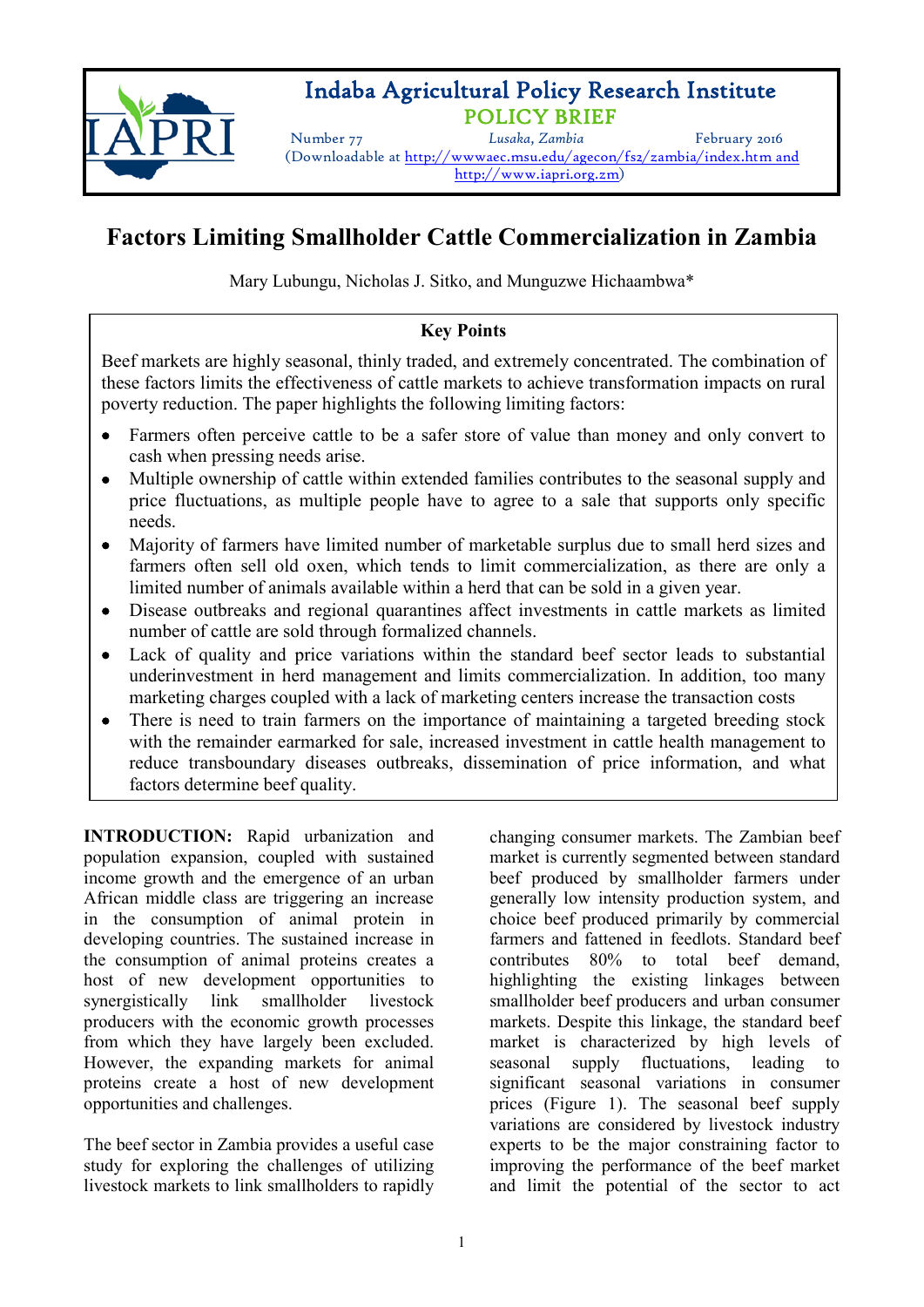105.00 104.00 103.00 102.00 Price index **Price index**101.00 100.00 99.00 98.00 97.00 96.00 95.00 Jan Feb Mar Apr May Jun Jul Aug Sep Oct Nov Dec

#### **Figure 1. Seasonal Retail Price Index (2010-2014)**

Source: CSO monthly price data various dates; authors' computation.

as an engine of growth for smallholder producers. This policy brief therefore, highlights the factors that are limiting smallholder beef commercialization.

**DATA AND METHODS**: The study used both qualitative and quantitative data. The qualitative data were collected through guided interviews with beef value chain actors in ten districts namely: Kafue, Chibombo, Mumbwa, Monze, Choma, Kalomo, Namwala, Kaoma, Mongu, and Senanga. The quantitative data comes from different national representative surveys.

**RESULTS:** The study highlights four factors limiting smallholder cattle commercialization and investment in the beef sector

**Cultural and Economic Motivations of Rearing Cattle:** The cultural and economic motivation surrounding cattle ownership and marketing decisions severely affect the commercialization potential of cattle and contribute to the seasonality of smallholder cattle marketing. Within smallholder livestock production systems, cattle perform such functions as asset and livelihoods security. Farmers often use cattle as saving accounts from which they draw to address specific types of family needs.

Furthermore, cattle are frequently owned by multiple people within extended families because of the bride price (*lobola)* or damage payments, which are an important transaction channel. This ownership structure prevents people from participating in the market. To get multiple people to agree to a sale requires that the sale support a family event (funeral, wedding) or crisis (hunger, school fees, medical payment, or purchase of farming inputs). Many of these family needs are seasonal, which contributes to the seasonal fluctuation in supplies and prices.

**Limited Marketable Surplus of Cattle**: Small cattle herd size, herd composition, and limited management practices limit the available marketable surplus. Over 80% of smallholder households raising cattle own less than 10 cattle and only less than 10% own more than 20 cattle. Within these small herds, farmers tend to sell old oxen that have ceased to perform nonmarket functions. In more commercial cattle systems, farmers maintain targeted breeding stock from which offspring are selected for replacement of bulls, heifers, and training as oxen, with the remainder earmarked for sale when they have grown to an appropriate age/weight for income. However, smallholder farmers in communal grassland production systems usually do not consider such practices that increase the value of cattle. The tendency of selling old oxen, coupled with small herd sizes, limits commercialization as there is only a limited number of cattle within a herd that can be sold within a given year. This further leads to a high concentration of commercialization, as only households with large herds participate in cattle markets. For example, in a major cattleproducing area (Southern Province) only 17% of cattle owning households participate in markets (Figure 2).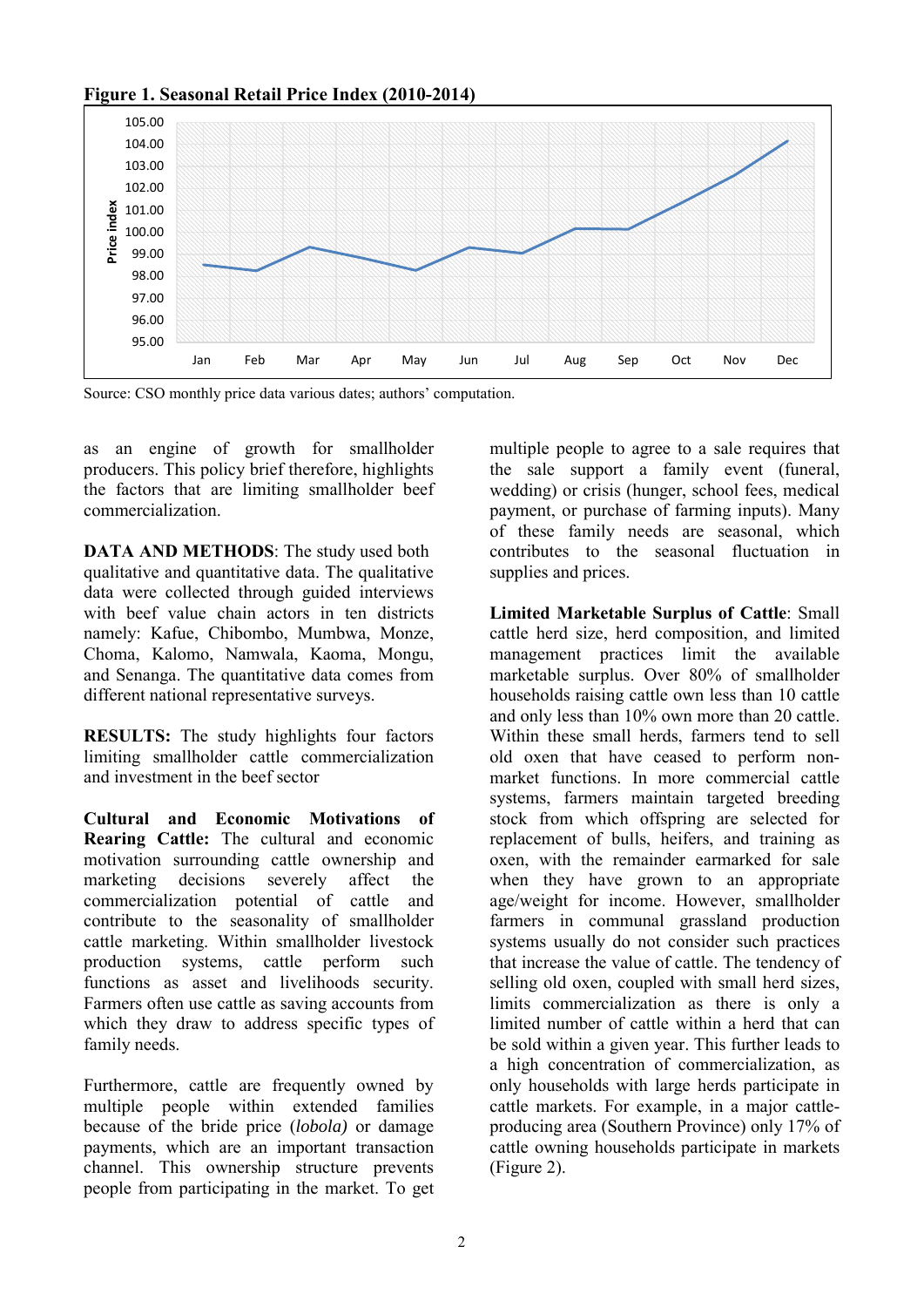

**Figure 2. Geographical Distribution of Cattle Sales** 

Source: Author's field notes.

Limited access to feed, water, and animal health services contributes to small herd sizes. Natural vegetation and crop residues form the main feed resources for cattle. However, the availability of both quality and quantity of natural vegetation during the dry season is limited, which results in seasonal nutritional stress. Nutritional stress contributes to delayed onset of estrus in cows, which reduces the reproductive period. As a result, the growth of the herd size is equally limited. Water is an important input in cattle production. However, the scarcity of watering holes poses another challenge in cattle rearing as cattle move long distances in search of water. This often results in watering cattle at longer intervals, which in turn affects metabolic activities and inhibits weight gain. The loss of weight tends to reduce the market value of cattle.

**Disease Outbreaks and Regional Quarantines:** The outbreak of transboundary diseases, such as Foot and Mouth Disease (FMD), Contagious Bovine Pleura Pneumonia (CBPP) and anthrax, is one of the major concerns that leads to under investments in the cattle value chain. Lubungu and Mofya-Mukuka (2012) show that over 60% of smallholder owning cattle indicate that their cattle have been affected by diseases.

Transboundary disease outbreaks affect the inter-provincial trade of live animals. As a result, farmers are forced to restrict their sales within home provinces, which in turn severely limits their available market options. In most cases, farmers opt to sell to local butcheries and fellow farmers in their communities at lower prices than would be the case if they could engage in formal market channels for live animals. Selling through this channel affects the number of cattle traded through formalized channels that require health inspections. The limited number of cattle filtering through the formal channels, thus limits the downstream investments especially for inter-provincial traders who sell live animals. This is worse for the traders in districts with no abattoirs as they have to deal with regulatory (disease procedure testing) challenges when livestock movement is banned.

Other major cattle health problems apart from transboundary diseases are parasites, with liver fluke and giant worms being the major internal parasites, and ticks the major external parasite that cause Black Quarter (BQ), hemorrhagic septicemia (HS), and Trypanosomiasis in some areas. Liver fluke and worm infestation have negative effects on the market value of cattle due to unthriftiness. Over 70% of the livers from the slaughtered animals, especially from cattle reared in the plains, are condemned during carcass healthy inspection.

Ticks are also a source of concern in cattle production, as they transmit numerous diseases that cause anemia, weight loss, and subsequently death. Though there are several ways of controlling ticks, dipping of animals is the most effective way. However, less than 20% of cattle owing households dip their animals.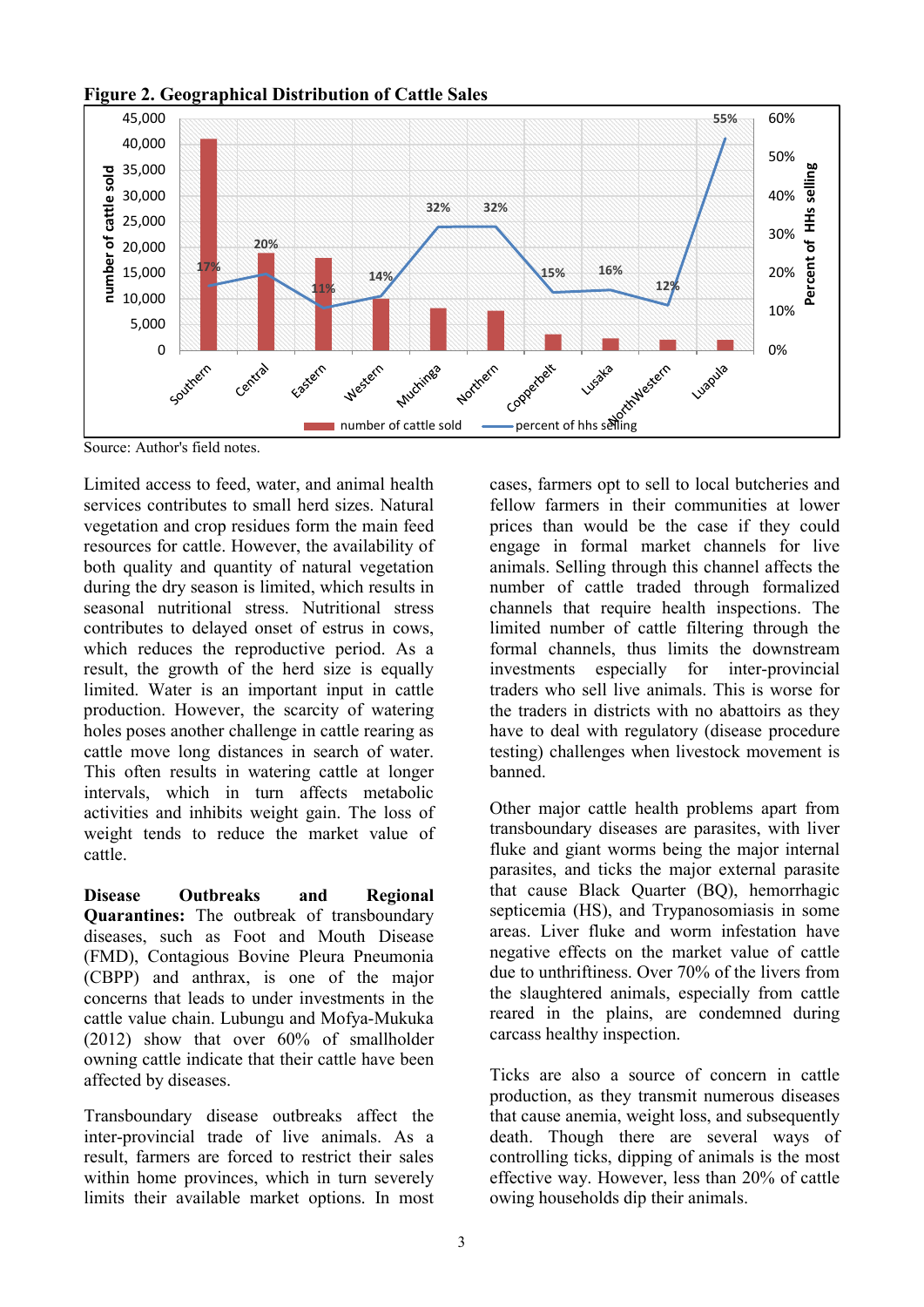As part of the efforts to contain the outbreak of FMD and CBPP, the government, under the Livestock Development and Animal Health Project funded by the World Bank, has been conducting vaccination campaigns to contain FMD and CBPP. However, provisions for animal health services have several challenges. First, the public sector has limited qualified veterinary personnel to conduct vaccination campaigns. Second, lack of transport at camp level hampers mobility of veterinary assistants. Third, lack of livestock service centers in most rural areas makes it difficult to centrally conduct vaccinations. Fourth, there is poor flow of information from veterinary office to farmers due to uncertainty by the veterinary officers as to when they would actually receive the vaccines. Fifth, challenges with storage of vaccines due to lack of cold storage facilities in rural areas.

**Lack of Smallholder Beef Market Segmentation**: The Zambian beef market is currently segmented between standard beef produced by smallholder farmers, and choice beef produced by commercial farmers and fattened in feedlots. The beef from smallholder farmers is further categorized as standard or commercial based on the presence of fat on the carcass, though this categorization is not practiced in all the areas. For example, all the beef cattle in Western Province were categorized as commercial beef, (which fetches a lower price) regardless of quality. The beef traders and abattoirs attribute this to the low quality of beef from Barotse breed (the main breed kept in Western Province). An alternative view is that there is little understanding of what constitutes

quality. In addition to quality segmentation, there is no variation in terms of the price that the farmer receives for standard beef in producing and consuming areas. For example, Southern Province a producing area and Lusaka a consuming area offer the same price to the farmers (Figure 3). One would expect higher prices of beef cattle in a beef consuming area, compared to a producing area. A one size fits all pricing for smallholder beef cattle in certain regions, to some extent, tends to inhibit commercialization within the smallholder cattle sector, as this discourages farmers from investing in herd improving practices. Lack of proper cattle management practices, in turn, limits the quality and herd size of marketable surplus.

**CONCLUSION:** The policy brief highlights critical issues that need to be considered in addressing the challenges that limit smallholder commercialization. The following recommendations are proposed:

To address the problems associated with herd size, there is a need to deal with factors affecting the reproductive system such as low conception rates, delayed estrus cycles, and disease management. Extension education in cattle husbandry should, therefore, emphasize the importance of animal nutrition, such as forage management. Furthermore, there is a need to equip farmers with business skills on the importance of maintaining a targeted breeding stock from which a replacement stock is selected with the remainder earmarked for sale when they have grown to an appropriate age/weight for income.



| <b>District</b><br>Location of Major<br>Buyers-Abattoir<br>Within district<br>Monze<br>Within district<br>Kalomo<br>Within district<br>Choma<br>Within district<br>Namwala<br>Within district<br>Mongu<br>Kaoma<br>Mongu<br>Within district<br>Senanga<br>Chibombo<br>Lusaka<br>Within district<br>Mumbwa |  |  |
|-----------------------------------------------------------------------------------------------------------------------------------------------------------------------------------------------------------------------------------------------------------------------------------------------------------|--|--|
|                                                                                                                                                                                                                                                                                                           |  |  |
|                                                                                                                                                                                                                                                                                                           |  |  |
|                                                                                                                                                                                                                                                                                                           |  |  |
|                                                                                                                                                                                                                                                                                                           |  |  |
|                                                                                                                                                                                                                                                                                                           |  |  |
|                                                                                                                                                                                                                                                                                                           |  |  |
|                                                                                                                                                                                                                                                                                                           |  |  |
|                                                                                                                                                                                                                                                                                                           |  |  |
|                                                                                                                                                                                                                                                                                                           |  |  |
|                                                                                                                                                                                                                                                                                                           |  |  |
|                                                                                                                                                                                                                                                                                                           |  |  |

#### **Figure 3. Average Dressed Price/Kg Reported by Farmers (ZMW) and Location of Main Buyer**

Source: Author's field notes. Note: Monze, Kalomo, Choma and Namwala districts are in Southern Province; Mongu, Kaoma and Senanga are in Western Province; Chibombo and Mumbwa are in Central Province